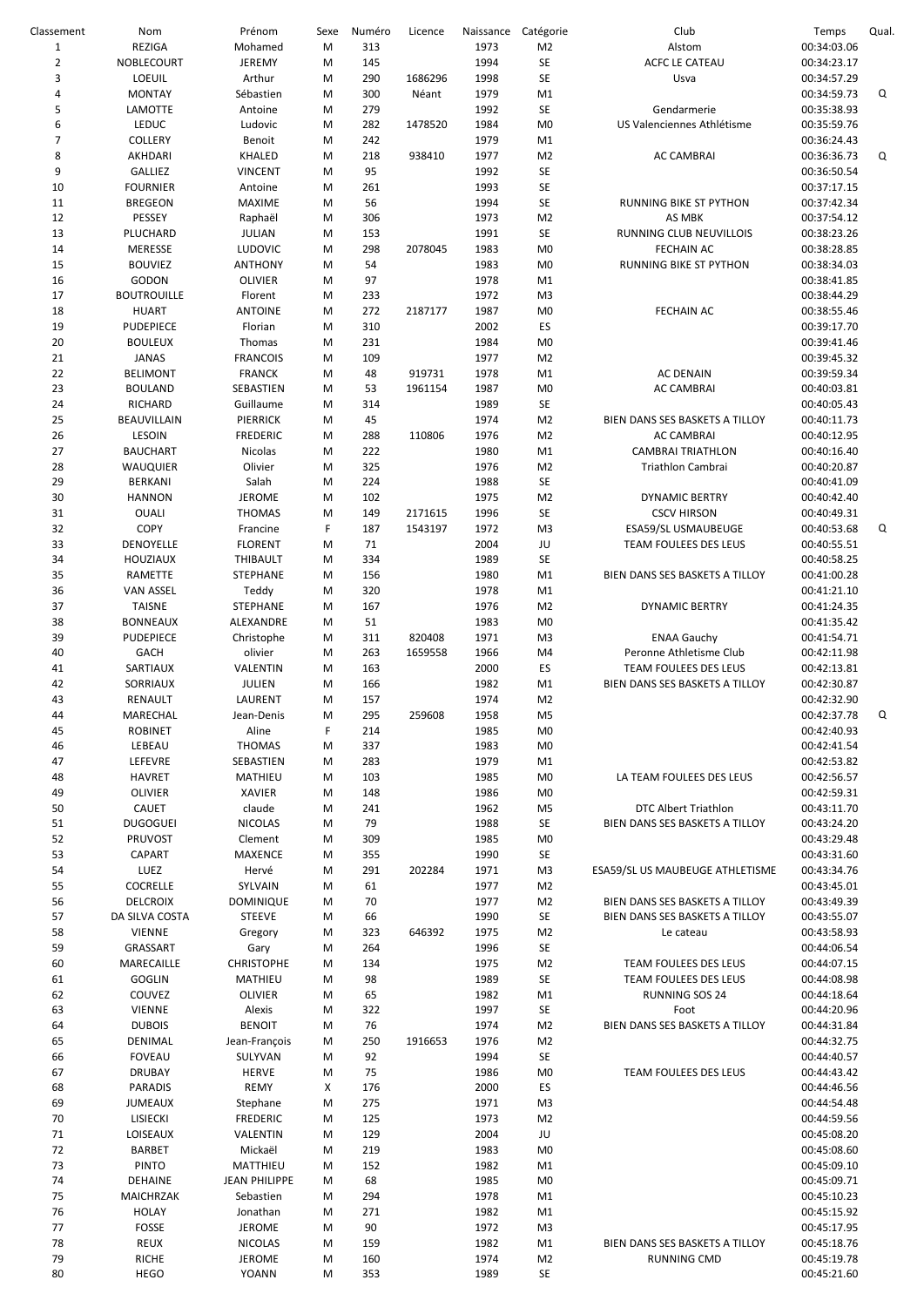| 81  | DEMOLDER                | Pierre                 | M  | 249 |           | 1982 | M1             |                                          | 00:45:24.25 |   |
|-----|-------------------------|------------------------|----|-----|-----------|------|----------------|------------------------------------------|-------------|---|
| 82  | LEGRAND                 | hugo                   | M  | 284 |           | 1999 | SE             |                                          | 00:45:28.60 |   |
| 83  | LANEZ                   | PIERRE                 | M  | 280 | 2431968   | 1986 | M <sub>0</sub> | <b>AC CAMBRAI</b>                        | 00:45:39.98 |   |
| 84  | <b>BOURLET</b>          | Olivier                | М  | 232 |           | 1969 | M <sub>3</sub> |                                          | 00:45:44.76 |   |
| 85  | MATACZYNSKI             | Nicolas                | M  | 296 | 1546928   | 1980 | M1             | <b>US Maubeuge</b>                       | 00:45:53.09 |   |
| 86  | <b>BOULAND</b>          | <b>HERVE</b>           | М  | 52  |           | 1980 | M1             | <b>ACB BAPAUME</b>                       | 00:45:53.79 |   |
| 87  | VERHAEGHE               | <b>EDOUARD</b>         | М  | 335 |           | 1979 | M1             |                                          | 00:45:54.71 |   |
| 88  | <b>MAERTENS</b>         | <b>CATHY</b>           | F  | 27  | 1305479   | 1975 | M <sub>2</sub> | CA FRESNOY                               | 00:46:09.03 | Q |
| 89  | <b>LEQUEUCHE</b>        | <b>GUILLAUME</b>       | М  | 122 | 1591589   | 1973 | M <sub>2</sub> | AC CAMBRAI                               | 00:46:11.78 |   |
| 90  | MARTINEZ                | RAYMOND                | М  | 139 |           | 1956 | M <sub>6</sub> | <b>CE MASNIERES</b>                      | 00:46:14.71 |   |
|     |                         |                        |    |     |           |      |                |                                          |             |   |
| 91  | STIEVENART              | Martin                 | М  | 317 | 2242413   | 1991 | SE             | ACSeclin                                 | 00:46:20.51 |   |
| 92  | <b>BEFVE</b>            | <b>SIMON</b>           | М  | 47  |           | 1983 | M <sub>0</sub> | BIEN DANS SES BASKETS A TILLOY           | 00:46:22.14 |   |
| 93  | <b>GILBERT</b>          | Yvonnick               | F  | 197 | 1650462   | 1965 | M4             | <b>USVA</b>                              | 00:46:24.67 | Q |
| 94  | LEBECQ                  | Alexandre              | M  | 281 |           | 1982 | M1             |                                          | 00:46:29.45 |   |
| 95  | PILEZ                   | <b>ALEXIS</b>          | М  | 151 |           | 2000 | ES             | RUNNING CLUB NEUVILLOIS                  | 00:46:30.56 |   |
| 96  | <b>ANTOINE</b>          | <b>DENIS</b>           | М  | 41  | 2174806   | 1970 | M <sub>3</sub> | CA FRESNOY                               | 00:46:31.17 |   |
| 97  | <b>GRANDE R</b>         | MICKAEL                | M  | 601 | 2417569   | 1977 | M <sub>2</sub> | <b>AC CAMBRAI</b>                        | 00:46:31.68 |   |
| 98  | <b>OUK</b>              | VANNY                  | М  | 327 | 2425742   | 0    | SE             | <b>AC CAMBRAI</b>                        | 00:46:32.18 |   |
| 99  | <b>FERHATI</b>          | Mickael                | M  | 257 |           | 1984 | M <sub>0</sub> |                                          | 00:46:39.20 |   |
| 100 | DELVIGNE                | STEPHANIE              | F  | 12  |           | 1983 | M <sub>0</sub> | BIEN DANS SES BASKETS A TILLOY           | 00:46:47.82 |   |
| 101 | KOZLOWSKI               | Jean-François          | М  | 274 |           | 1972 | M <sub>3</sub> |                                          | 00:46:54.53 |   |
| 102 | DELEAU                  | Yoan                   | M  | 247 |           | 1991 | <b>SE</b>      |                                          | 00:47:04.68 |   |
| 103 | <b>DELLEMOTTE</b>       | <b>GENEVIEVE</b>       | F  | 190 | 1216689   | 1976 | M <sub>2</sub> | <b>FECHAIN AC</b>                        | 00:47:05.60 | Q |
| 104 | DELLEMOTTE              | <b>DAVID</b>           | М  | 248 | 1244967   | 1974 | M <sub>2</sub> | <b>FECHAIN AC</b>                        | 00:47:06.71 |   |
|     | LEJEUNE                 | YANNICK                |    | 120 |           | 1969 |                |                                          |             |   |
| 105 |                         |                        | M  |     |           |      | M <sub>3</sub> | BIEN DANS SES BASKETS A TILLOY           | 00:47:08.14 |   |
| 106 | LAURENT                 | Stephanie              | F  | 205 |           | 1980 | M1             |                                          | 00:47:10.17 |   |
| 107 | <b>FLAMENT</b>          | <b>DOMINIQUE</b>       | М  | 88  |           | 1960 | M <sub>5</sub> |                                          | 00:47:11.70 |   |
| 108 | <b>DJALALI</b>          | FARID                  | M  | 72  |           | 1976 | M <sub>2</sub> |                                          | 00:47:14.43 |   |
| 109 | MATHIEU                 | Eric                   | M  | 297 |           | 1963 | M4             | Ce Alstom                                | 00:47:15.04 |   |
| 110 | <b>LESUEUR</b>          | Gérard                 | М  | 289 |           | 1968 | M <sub>3</sub> | AS MBK                                   | 00:47:21.95 |   |
| 111 | ZELASKO                 | <b>FRANCOIS XAVIER</b> | M  | 338 |           | 1973 | M <sub>2</sub> |                                          | 00:47:23.68 |   |
| 112 | <b>COPY</b>             | CYRIELLE               | F  | 186 | 1483101   | 1905 | M10            | ESA59/SL US MAUBEUGE                     | 00:47:24.50 | Q |
| 113 | <b>SCHRYVE</b>          | EMMANUEL               | M  | 164 |           | 1976 | M <sub>2</sub> | <b>RUBEF QUIEVY</b>                      | 00:47:30.07 |   |
| 114 | <b>BROUETTE</b>         | CHRISTIAN              | M  | 58  |           | 1971 | M <sub>3</sub> |                                          | 00:47:30.79 |   |
| 115 | CORVELEYN               | Elodie                 | F  | 188 |           | 1971 | M <sub>3</sub> |                                          | 00:47:33.23 |   |
| 116 | <b>DUPIRE</b>           | francois               | М  | 255 |           | 1979 | M1             |                                          | 00:47:33.73 |   |
| 117 | <b>MAMOH</b>            | PASCAL                 | M  | 131 |           | 1965 | M4             |                                          | 00:47:52.42 |   |
| 118 | <b>BOULEUX</b>          | Jean Marc              | М  | 230 | 220932    | 1952 | M7             | <b>AC CAMBRAI</b>                        | 00:47:55.78 | Q |
|     |                         |                        |    | 277 |           | 1989 |                |                                          |             |   |
| 119 | LAMAND                  | Mathieu                | М  |     |           |      | SE             |                                          | 00:47:56.89 |   |
| 120 | <b>TOQUOI</b>           | Jacky                  | M  | 319 |           | 1967 | M4             | Ch'tis marathoniens                      | 00:47:59.23 |   |
| 121 | <b>BARRIAL</b>          | michael                | M  | 221 |           | 1983 | M <sub>0</sub> |                                          | 00:48:07.15 |   |
| 122 | DEVASSINE               | alexandre              | M  | 253 |           | 1993 | SE             |                                          | 00:48:09.59 |   |
| 123 | <b>JACQMIN</b>          | David                  | M  | 273 |           | 1974 | M <sub>2</sub> |                                          | 00:48:14.87 |   |
| 124 | LEFEBVRE                | <b>JEREMY</b>          | M  | 118 |           | 1991 | SE             |                                          | 00:48:26.45 |   |
| 125 | SAADI                   | <b>MEIHDI</b>          | м  | 330 |           | 1997 | <b>SE</b>      |                                          | 00:48:29.40 |   |
| 126 | WARGNEZ                 | James                  | M  | 324 |           | 1973 | M <sub>2</sub> |                                          | 00:48:39.15 |   |
| 127 | <b>DOUCHET</b>          | ROMUALD                | M  | 73  |           | 1974 | M <sub>2</sub> | BIEN DANS SES BASKETS A TILLOY           | 00:48:43.71 |   |
| 128 | GRIERE                  | <b>OLIVIER</b>         | М  | 100 |           | 1973 | M <sub>2</sub> | TEAM FOULEES DES LEUS                    | 00:48:45.04 |   |
| 129 | GABELLE                 | <b>GREGORY</b>         | M  | 94  |           | 1986 | M <sub>0</sub> |                                          | 00:48:53.06 |   |
| 130 | <b>DEHON</b>            | <b>GREGORY</b>         | M  | 69  |           | 1982 | M1             | BIEN DANS SES BASKETS A TILLOY           | 00:48:54.68 |   |
| 131 | <b>HOURDIN</b>          | VIANNEY                | М  | 107 |           | 1983 | M <sub>0</sub> | BIEN DANS SES BASKETS A TILLOY           | 00:49:00.78 |   |
| 132 | PEUGNET                 | <b>ELISABETH</b>       | F  | 32  |           | 1970 | M <sub>3</sub> | RUNNING CLUB NEUVILLOIS                  | 00:49:04.95 |   |
| 133 | <b>GONCALVES CASTRO</b> | <b>SERGIO</b>          | M  | 267 |           | 1979 | M1             |                                          | 00:49:13.48 |   |
| 134 | COLLERY                 | Isabelle               | F  | 185 |           | 1980 | M1             |                                          | 00:49:14.79 |   |
|     |                         | <b>FRANCOIS</b>        |    |     |           |      |                |                                          |             |   |
| 135 | <b>RICQUE</b>           |                        | M  | 357 |           | 1981 | M1             |                                          | 00:49:15.20 |   |
| 136 | CARLIER                 | Estelle                | F  | 181 |           | 1999 | SE             |                                          | 00:49:16.32 |   |
| 137 | <b>DECAMPS</b>          | <b>DAVID</b>           | M  | 67  |           | 1970 | M <sub>3</sub> |                                          | 00:49:32.17 |   |
| 138 | <b>COPPIN</b>           | EMMANUEL               | M  | 63  |           | 1984 | M <sub>0</sub> |                                          | 00:49:44.15 |   |
| 139 | <b>HOLIN</b>            | <b>CHRISTOPHE</b>      | М  | 106 |           | 1983 | M <sub>0</sub> |                                          | 00:49:44.85 |   |
| 140 | LOISEAUX                | <b>LUDOVIC</b>         | М  | 128 |           | 1979 | M1             |                                          | 00:49:45.57 |   |
| 141 | CLAISSE                 | <b>MORGAN</b>          | M  | 348 |           | 1962 | M <sub>5</sub> |                                          | 00:49:49.12 |   |
| 142 | CAPLIN                  | <b>MARIE</b>           | F  | 352 |           | 1993 | SE             |                                          | 00:49:49.84 |   |
| 143 | GRASSART                | David                  | М  | 268 |           | 1970 | M <sub>3</sub> |                                          | 00:49:50.75 |   |
| 144 | <b>POIRIER</b>          | <b>PATRICK</b>         | M  | 331 |           | 1953 | M <sub>6</sub> |                                          | 00:49:58.57 |   |
| 145 | PAGNIEZ                 | olivier                | M  | 303 | C22594023 | 1971 | M <sub>3</sub> | canicross club caudry                    | 00:50:08.32 |   |
| 146 | DEMARLE                 | <b>CINDY</b>           | F  | 13  |           | 1987 | M <sub>0</sub> | <b>DYNAMIC BERTRY</b>                    | 00:50:13.00 |   |
| 147 | <b>FOULON</b>           | <b>RODOLPHE</b>        | M  | 91  |           | 1970 | M <sub>3</sub> |                                          | 00:50:16.54 |   |
| 148 | <b>DEHONT</b>           | Hervé                  | M  | 246 |           | 1979 | M1             |                                          | 00:50:20.81 |   |
| 149 | <b>NOIRET</b>           | <b>DAVID</b>           | М  | 146 |           | 1974 | M <sub>2</sub> | <b>TEAM RUNNERS LOVERS</b>               | 00:50:23.35 |   |
| 150 | <b>GUESTIN</b>          | Sébastien              | M  | 269 |           | 1976 | M <sub>2</sub> |                                          | 00:50:25.59 |   |
|     | CARREZ                  |                        |    | 239 |           | 1980 |                |                                          |             |   |
| 151 |                         | Thomas                 | M  |     |           |      | M1             | Amicale Paul Duez - Louise de Bettignies | 00:50:30.67 |   |
| 152 | DRANCOURT               | <b>DAVID</b>           | М  | 74  |           | 1974 | M <sub>2</sub> | <b>RUBEF QUIEVY</b>                      | 00:50:33.92 |   |
| 153 | <b>DUTHOIT</b>          | Damien                 | M  | 256 |           | 1976 | M <sub>2</sub> |                                          | 00:50:45.70 |   |
| 154 | VILLANUEVA              | <b>DAVID</b>           | M  | 174 |           | 1974 | M <sub>2</sub> |                                          | 00:50:46.92 |   |
| 155 | <b>RENAUD</b>           | Benjamin               | M  | 312 |           | 1992 | SE             |                                          | 00:50:55.96 |   |
| 156 | PETIT                   | Sophie                 | F  | 210 |           | 1980 | M1             |                                          | 00:50:57.89 |   |
| 157 | <b>DUPUIS</b>           | <b>CHRISTOPHE</b>      | M  | 82  |           | 1979 | M1             |                                          | 00:51:01.14 |   |
| 158 | MARTINACHE              | Sophie                 | F  | 207 | A75366    | 1976 | M <sub>2</sub> | cambrai triathlon                        | 00:51:02.96 |   |
| 159 | <b>DUPIRE</b>           | LOIC                   | M  | 80  |           | 1973 | M <sub>2</sub> | <b>RUNNING SOS 24</b>                    | 00:51:04.39 |   |
| 160 | <b>BAUDOUX</b>          | Bruno                  | M  | 223 |           | 1970 | M <sub>3</sub> |                                          | 00:51:05.00 |   |
| 161 | <b>FRANCOIS</b>         | CATHERINE              | F. | 20  |           | 1978 | M1             |                                          | 00:51:07.23 |   |
|     |                         |                        |    |     |           |      |                |                                          |             |   |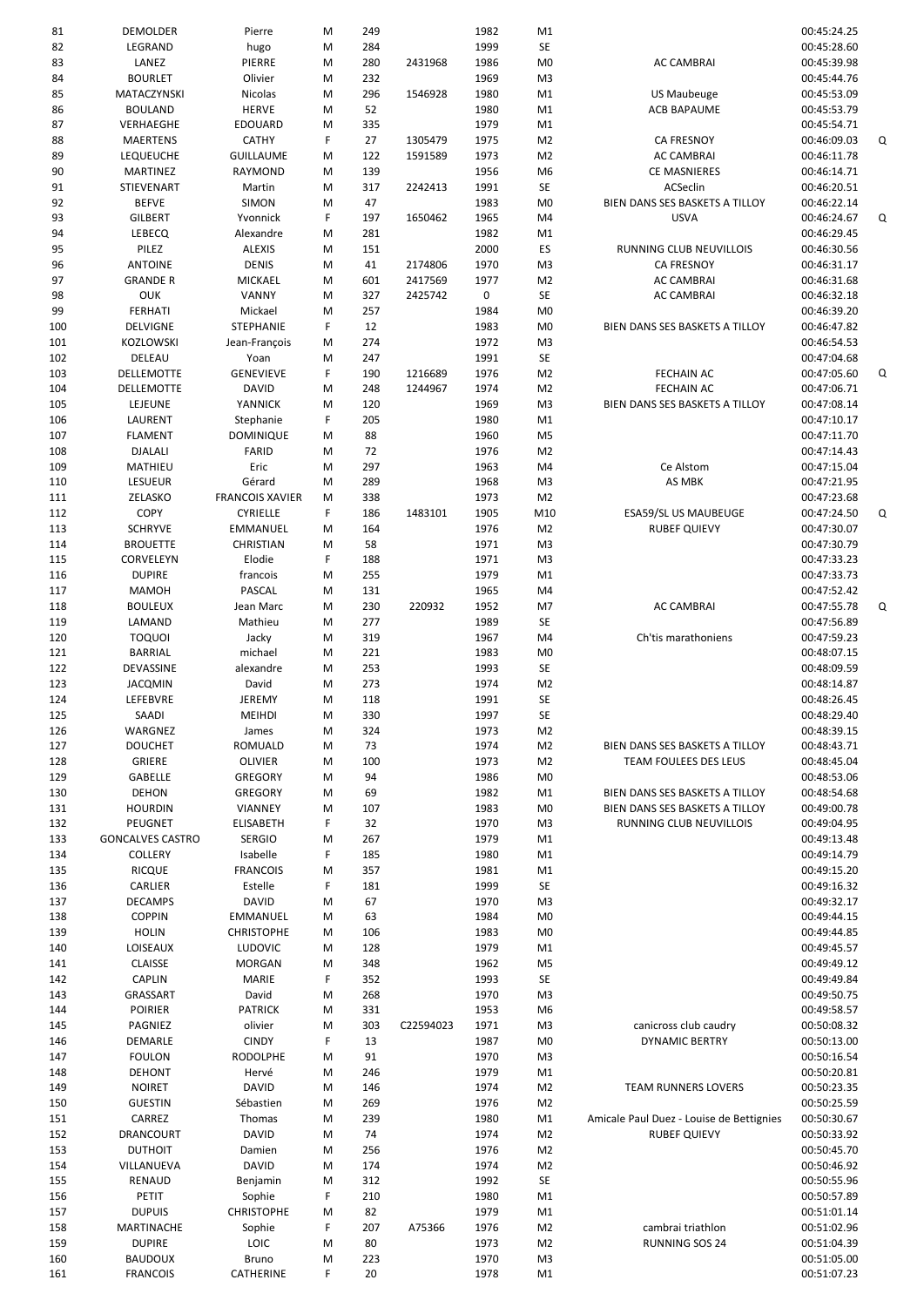| 162        | VALLE                 | SYLVAIN              | M      | 170            |         | 1982         | M1             |                              | 00:51:22.17                |
|------------|-----------------------|----------------------|--------|----------------|---------|--------------|----------------|------------------------------|----------------------------|
| 163        | SAUVEZ                | Laurent              | M      | 315            |         | 1994         | SE             |                              | 00:51:24.20                |
| 164        | <b>BARTHES</b>        | REMI                 | M      | 43             |         | 1965         | M4             |                              | 00:51:29.17                |
| 165        | DASSONVILLE           | SEVERINE             | F      | 10             |         | 1982         | M1             |                              | 00:51:31.31                |
| 166        | <b>BISIAUX</b>        | <b>PATRICK</b>       | M      | 49             |         | 1964         | M4             |                              | 00:51:49.79                |
| 167        | WILLIATTE             | THIBAULT             | M      | 175            |         | 1990         | <b>SE</b>      |                              | 00:51:53.34                |
| 168        | DEVASSINE             | patrick              | M      | 254            |         | 1967         | M4             |                              | 00:51:56.18                |
| 169        | <b>BROSSARD</b>       | Anne-sophie          | F      | 180            |         | 1971         | M <sub>3</sub> |                              | 00:51:59.34                |
|            |                       |                      |        |                |         |              |                |                              |                            |
| 170        | <b>DUCONSEIL</b>      | THIERRY              | M      | 358            |         | 1971         | M3             |                              | 00:52:00.04                |
| 171        | <b>CRUCQ</b>          | <b>JEAN FRANCOIS</b> | M      | 350            |         | 1974         | M <sub>2</sub> |                              | 00:52:09.70                |
| 172        | VERREMAN              | PIERRE               | M      | 173            |         | 1951         | M7             | <b>CE MASNIERES</b>          | 00:52:15.39                |
| 173        | BARREAU               | <b>THOMAS</b>        | M      | 220            | 1650555 | 1975         | M <sub>2</sub> | <b>FECHAIN AC</b>            | 00:52:20.06                |
| 174        | PAGNIEZ               | <b>DIDIER</b>        | M      | 304            |         | 1966         | M4             |                              | 00:52:26.96                |
| 175        | GAILLARD              | <b>ALINE</b>         | F      | 196            | 2356413 | 1983         | M <sub>0</sub> | <b>FECHAIN AC</b>            | 00:52:28.07                |
| 176        | CAPELLE               | Frédéric             | M      | 237            |         | 1979         | M1             | Frite et sauce merguez       | 00:52:50.73                |
| 177        | <b>PIQUOT</b>         | yves                 | M      | 307            |         | 1966         | M4             |                              | 00:52:54.28                |
| 178        | LEDO                  | <b>ALAIN</b>         | M      | 116            |         | 1962         | M5             |                              | 00:52:57.95                |
| 179        | <b>MACHU</b>          | Lionel               | M      | 292            |         | 1966         | M4             |                              | 00:53:18.26                |
| 180        | QUATRELIVRE           | PAUL                 | M      | 154            |         | 1964         | M4             |                              | 00:53:36.64                |
| 181        | LALLEMAND             | benjamin             | M      | 276            |         | 2001         | ES             | TeamFouléesdesLeus           | 00:53:38.98                |
| 182        | <b>LEQUERE</b>        | LUDIVINE             | F      | 359            |         | 1977         | M <sub>2</sub> |                              | 00:53:39.89                |
| 183        | <b>CARRESI</b>        | David                | M      | 238            |         | 1973         | M <sub>2</sub> |                              | 00:53:45.57                |
| 184        | LEROY                 | GREG                 | M      | 123            |         | 1990         | SE             | RUNNING CLUB NEUVILLOIS      | 00:53:52.07                |
|            | MERRHEIM              |                      |        | 299            |         |              |                |                              |                            |
| 185        |                       | Vincent              | M      |                |         | 1965         | M4             |                              | 00:53:56.14                |
| 186        | <b>TAQUET</b>         | <b>JEAN CLAUDE</b>   | M      | 168            |         | 1966         | M4             |                              | 00:53:57.26                |
| 187        | <b>BOCQUET</b>        | <b>Bruno</b>         | M      | 227            |         | 1964         | M4             |                              | 00:54:00.81                |
| 188        | SANIEZ                | <b>DOMINIQUE</b>     | M      | 162            |         | 1960         | M <sub>5</sub> | LES ROULEUX DE SOLESMES      | 00:54:02.64                |
| 189        | <b>FRANCOIS</b>       | <b>MARIE</b>         | F      | 21             |         | 2005         | CA             |                              | 00:54:03.35                |
| 190        | <b>MACHUT</b>         | <b>NICOLAS</b>       | M      | 293            |         | 1969         | M <sub>3</sub> |                              | 00:54:04.87                |
| 191        | <b>DOMISSE</b>        | cindy                | F      | 193            |         | 1989         | <b>SE</b>      |                              | 00:54:06.29                |
| 192        | LEFEBVRE 54           | GUY                  | M      | 119            |         | 1954         | M6             | DYNAMIC BERTRY               | 00:54:07.82                |
| 193        | LEROY                 | maurice-henri        | M      | 287            |         | 1966         | M4             |                              | 00:54:10.26                |
| 194        | LARCHER               | <b>BENOIT</b>        | M      | 114            |         | 1967         | M4             |                              | 00:54:11.48                |
| 195        | <b>BLEUSE</b>         | <b>KARINE</b>        | F      | 179            | 2077013 | 1973         | M <sub>2</sub> | CA Fresnoy le grand          | 00:54:12.09                |
| 196        | MARGERIN              | MARLENE              | F      | 28             |         | 1969         | M <sub>3</sub> |                              | 00:54:14.01                |
| 197        | <b>HERBIN</b>         | <b>AURELIE</b>       | F      | 202            | 2408900 | 1982         | M1             | <b>AC CAMBRAI</b>            | 00:54:14.53                |
| 198        | <b>HERBIN</b>         | <b>ANTOINE</b>       | M      | 361            |         | 1983         | M <sub>0</sub> |                              | 00:54:15.14                |
| 199        | CARREZ                | Maxence              | M      | 240            |         | 1979         | M1             | Run in Douai                 | 00:54:23.35                |
|            |                       |                      |        |                |         |              |                |                              |                            |
| 200        | CARLIER               | <b>AURELIE</b>       | F      | 6              |         | 1987         | M <sub>0</sub> |                              | 00:54:38.18                |
| 201        | <b>BASQUIN</b>        | <b>JEAN MARC</b>     | M      | 44             |         | 1964         | M4             | RUNNING CLUB NEUVILLOIS      | 00:54:40.93                |
| 202        | <b>KRUPA DE GRAEF</b> | Fanny                | F      | 204            |         | 1988         | SE             |                              | 00:54:41.34                |
| 203        | TACQUENIER            | Patricia             | F      | 217            |         | 1977         | M <sub>2</sub> |                              | 00:54:48.56                |
| 204        | DEUDON                | Frédéric             | M      | 252            |         | 1977         | M <sub>2</sub> | Team Foulées des Leus        | 00:54:50.70                |
| 205        | ECROIGNARD            | <b>CHRISTOPHE</b>    | M      | 85             |         | 1983         | M <sub>0</sub> | FOX-G1 France                | 00:54:55.67                |
| 206        | SYLLEBRANQUE          | Stephane             | м      | 318            |         | 1973         | M <sub>2</sub> |                              | 00:55:01.57                |
| 207        | PARENT                | jean marie           | M      | 305            |         | 1959         | M5             | dynamic bertry               | 00:55:03.00                |
| 208        | <b>COUSIN</b>         | <b>JEAN BAPTISTE</b> | M      | 64             |         | 1982         | M1             |                              | 00:55:05.34                |
| 209        | WARTELLE              | KARINE               | F      | 40             |         | 1977         | M <sub>2</sub> | DYNAMIC BERTRY               | 00:55:07.57                |
| 210        | <b>FONTAINE</b>       | THIERRY              | M      | 89             |         | 1967         | M4             | AMICALE LYCEE P. DUEZ        | 00:55:09.00                |
| 211        | MARECAILLE            | <b>TONY</b>          | M      | 135            |         | 2002         | ES             | TEAM FOULEES DES LEUS        | 00:55:20.46                |
| 212        | <b>COURBET</b>        | Christophe           | M      | 243            |         | 1975         | M <sub>2</sub> |                              | 00:55:22.60                |
| 213        | <b>CAUET</b>          | maryvonne            | F      | 183            |         | 1964         | M4             | intertri80                   | 00:55:34.18                |
| 214        | VERRIEZ               | Bruno                | M      | 321            | 1029984 | 1960         | M5             | S/L LEVAL AULNOYE ATHLETISME | 00:55:34.90                |
| 215        | <b>FERHATI</b>        | penelope             | F      | 194            |         | 1986         | M <sub>0</sub> |                              | 00:55:40.39                |
| 216        | LAMBERT               | <b>MICHEL</b>        | M      | 113            |         | 1962         | M5             |                              | 00:55:42.62                |
|            |                       |                      |        |                |         |              |                |                              |                            |
| 217        | <b>BROSSARD</b>       | Arnaud               | M      | 235            |         | 1970         | M3             |                              | 00:55:48.40                |
| 218        | LEVEQUE               | <b>TONY</b>          | M      | 124            |         | 1978         | M1             |                              | 00:56:03.54                |
| 219        | <b>FOURCADE</b>       | Pierre               | M      | 260            | A07311  | 1954         | M6             | Cambrai Triathlon            | 00:56:10.85                |
| 220        | CRESPEL               | <b>MAXENCE</b>       | M      | 346            |         | 2003         | JU             |                              | 00:56:24.39                |
| 221        | <b>DESTREBECQ</b>     | VALERIE              | F      | 192            | 2417705 | 1975         | M <sub>2</sub> | <b>AC CAMBRAI</b>            | 00:56:26.51                |
| 222        | LEROY                 | Damien               | M      | 286            |         | 1970         | M3             |                              | 00:56:26.92                |
| 223        | VERRIEZ               | LOIC                 | M      | 351            |         | 1988         | SE             |                              | 00:56:33.62                |
| 224        | WAWRZYNIAK            | Valentin             | M      | 326            |         | 2000         | ES             |                              | 00:56:38.40                |
| 225        | <b>BOITAUX</b>        | Emmanuel             | M      | 228            |         | 1984         | M <sub>0</sub> |                              | 00:56:40.03                |
| 226        | <b>THOM</b>           | <b>JACQUES</b>       | M      | 510            |         | 1983         | M <sub>0</sub> |                              | 00:56:42.76                |
| 227        | <b>PRONNIER</b>       | Dominique            | M      | 308            |         | 1960         | M5             |                              | 00:56:51.81                |
| 228        | <b>BERTAUX</b>        | Jean-Jacques         | М      | 225            |         | 1953         | M6             |                              | 00:56:52.82                |
| 229        | MATUSZEWSKI           | PHILIPPE             | M      | 360            |         | 1966         | M4             |                              | 00:57:10.79                |
| 230        | <b>BISIAUX</b>        | ADELINE              | F      | $\overline{2}$ |         | 1988         | SE             |                              | 00:57:31.82                |
| 231        | GABET                 | Gerard               | M      | 262            | 119315  | 1964         | M4             | Courir ensemble SNCF         | 00:57:32.73                |
| 232        | LABORDE               | <b>PATRICE</b>       | M      | 356            |         | 1970         | M <sub>3</sub> |                              | 00:57:45.12                |
| 233        | PEREZ                 | STEPHANIE            | F      | 31             |         | 1983         | M <sub>0</sub> |                              | 00:57:47.35                |
| 234        | <b>BRODA</b>          | Bernard              | M      | 234            | 718021  | 1952         | M7             | <b>AC CAMBRAI</b>            | 00:58:03.10                |
|            |                       |                      |        |                |         |              |                |                              |                            |
| 235        | <b>MICHAUT</b>        | PAUL                 | M      | 354            |         | 1998         | SE             |                              | 00:58:05.03                |
| 236        | CODRON                | Camille              | F      | 184            |         | 1999         | SE             |                              | 00:58:07.17                |
| 237        | RENAULT               | <b>EXOVINA</b>       | F      | 33             |         | 1980         | M1             |                              | 00:58:18.14                |
| 238        | <b>HENON</b>          | jennifer             | F      | 201            |         | 1985         | M <sub>0</sub> |                              | 00:58:27.89                |
|            |                       |                      |        |                |         |              |                |                              |                            |
| 239        | <b>BULTEZ</b>         | Pascal               | M      | 236            |         | 1956         | M6             |                              | 00:58:29.31                |
| 240        | <b>BERDEAUX</b>       | aurore               | F      | 178            | 2171466 | 1975         | M <sub>2</sub> | ca fresnoy le grand          | 00:58:34.39                |
| 241<br>242 | CARTIGNY<br>DEMOULIN  | Océane<br>NICOLAS    | F<br>M | 182<br>349     | B13852c | 2003<br>1997 | JU<br>SE       | <b>CAMBRAI TRIATLON</b>      | 00:58:42.51<br>00:58:53.98 |